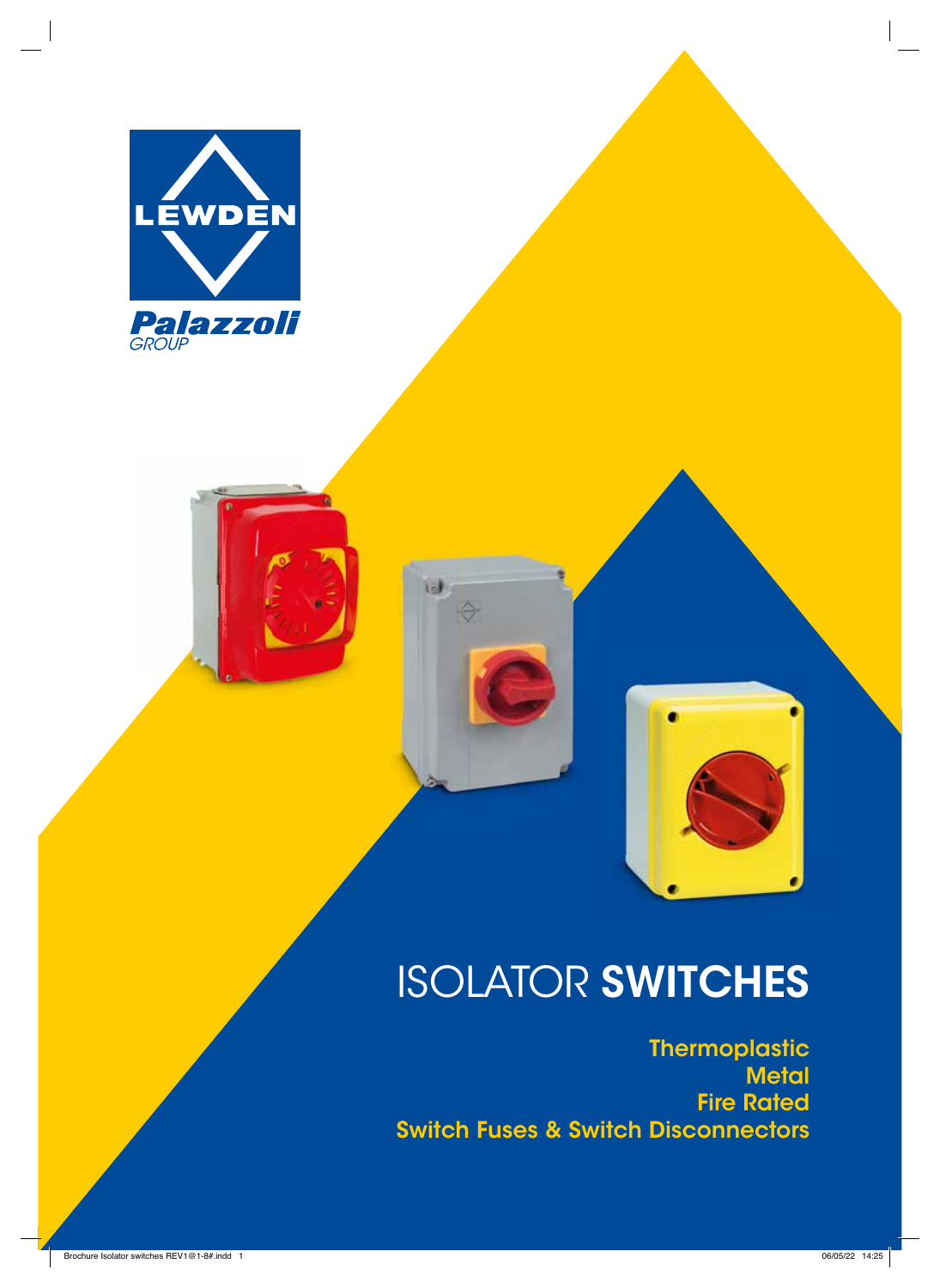### **ISOLATOR SWITCHES**



### **Rotary Switches in Technopolymer**

#### **1. Lockable Switch**

The handle is lockable in the OFF position and the front cover interlocked in the ON position, assuring the maximum security against unauthorised interventions.

#### **2. Full rated AC3 - AC23A switching category**

The isolator Switch is AC3- AC23A at rated current permitting safe operation even with highly inductive loads (eg. Motors).

#### **3. Robust and wide enclosure**

The enclosure is wider than the average on the market in order to achieve easier and faster wiring. The techno polymer construction ensures top level resilience to physical impact and chemicals.

#### **Data sheet**

| Conformity to standards                  | IEC/EN 60947-3                                             |
|------------------------------------------|------------------------------------------------------------|
| <b>Body material</b>                     | Technopolymer                                              |
| Ingress Protection Rating (IEC/EN 60529) | IP65                                                       |
| Colour                                   | RAL7035 (enclosure)<br>RAL1018 (cover)<br>RAL3000 (handle) |
|                                          |                                                            |

| Resistance to impacts (IEC/EN 62262) | IKO8                              |
|--------------------------------------|-----------------------------------|
| Insulation class                     | $\mathbb I$ 0                     |
| <b>Glow Wire Resistance</b>          | 960 °C Switch<br>650 °C Enclosure |
| Operating temperature                | $-25^{\circ}$ C - $+60^{\circ}$ C |
|                                      |                                   |

#### **Range**

| <b>Rated</b><br>current (A) | <b>Poles</b>   | <b>CAM</b><br>scheme | Lewden code | <b>Dimensions</b><br>(HxWxD) mm |
|-----------------------------|----------------|----------------------|-------------|---------------------------------|
|                             | $\overline{2}$ |                      | 208162      | 158x121x126                     |
| 16                          | 3              | $\overline{2}$       | 208163      | 158x121x126                     |
|                             | 4              | 3                    | 208164      | 158x121x126                     |
|                             | 3              | $\overline{2}$       | 208253      | 158x121x126                     |
| 25                          | 4              | 3                    | 208254      | 158x121x126                     |
|                             | $\overline{2}$ |                      | 208322      | 158x121x126                     |
| 32                          | 3              | $\overline{2}$       | 208323      | 158x121x126                     |
|                             | $\overline{4}$ | 3                    | 208324      | 158x121x126                     |
| 40                          | 3              | $\overline{2}$       | 208403      | 250x158x139                     |
|                             | $\Delta$       | 3                    | 208404      | 250x158x139                     |
|                             | $\overline{2}$ |                      | 208632      | 250x158x139                     |
| 63                          | 3              | $\overline{2}$       | 208633      | 250x158x139                     |
|                             | 4              | 3                    | 208634      | 250x158x139                     |
| 100                         | 3              | $\overline{2}$       | 208103      | 250x158x139                     |
|                             | $\overline{4}$ | 3                    | 208104      | 250x158x139                     |

**Equipment included:** with terminal cover.

#### **Rated operating current**

| <b>Thermal current Ith</b> |                           | A         | 16                       | 25   | 32  | 40 | 63 | 100 |
|----------------------------|---------------------------|-----------|--------------------------|------|-----|----|----|-----|
| AC21A                      | 415V                      | A         | 16                       | 25   | 32  | 40 | 63 | 100 |
|                            | 500V                      |           |                          |      |     |    |    |     |
| AC22A                      | 415V                      | A         | 16                       | 25   | 32  | 40 | 63 | 100 |
|                            | 500V                      |           |                          |      |     |    |    |     |
| AC23A                      | 230V                      |           |                          |      |     |    |    |     |
|                            | 400V                      | A         | 16                       | 25   | 32  | 40 | 50 | 63  |
|                            | 500V                      |           |                          |      |     |    |    |     |
|                            | 230V                      |           | $\overline{\mathcal{A}}$ | 6,5  | 8,5 | 10 | 12 | 20  |
| AC23A                      | 400V                      | <b>KW</b> | 7.5                      | 11.5 | 15  | 16 | 21 | 34  |
|                            | 500V                      |           | 8,5                      | 13   | 17  | 18 | 28 | 44  |
|                            | 230V                      |           | $\overline{4}$           | 6.5  | 8.5 | 9  | 10 | 16  |
| AC3                        | 400V                      | <b>KW</b> | 7,5                      | 11,5 | 15  | 16 | 17 | 28  |
|                            | 500V                      |           | 8.5                      | 13   | 17  | 18 | 22 | 36  |
|                            | $2F \cap T \cap T = \cup$ |           |                          |      |     |    |    |     |

**(50-60 Hz)**

Lewden code **270235**

| <b>Terminal specifications:</b> |                 |        |  |  |           | $16A$   25A   32A   40A   63A   100A |  |  |
|---------------------------------|-----------------|--------|--|--|-----------|--------------------------------------|--|--|
| Entry sections                  | mm <sup>2</sup> | 1 - 10 |  |  | $10 - 35$ |                                      |  |  |
| <b>Tightening torque</b>        | Nm              |        |  |  |           |                                      |  |  |

#### **Accessories**

| for switches up to 32A (Max 2)                                   | <b>Auxiliary contacts</b>                      |
|------------------------------------------------------------------|------------------------------------------------|
| Contact type                                                     | Lewden code                                    |
| 1 NC late break<br>1 NO early break<br>1 NC<br>1 NO<br>$1NO+1NC$ | 270226<br>270227<br>270230<br>270231<br>270232 |

**Characteristics:** code 270232 is composed of 2 single contacts.



**Auxiliary contacts** for isolator switches from 63A to 100A 50-60Hz **IP65** (max 2 per side)



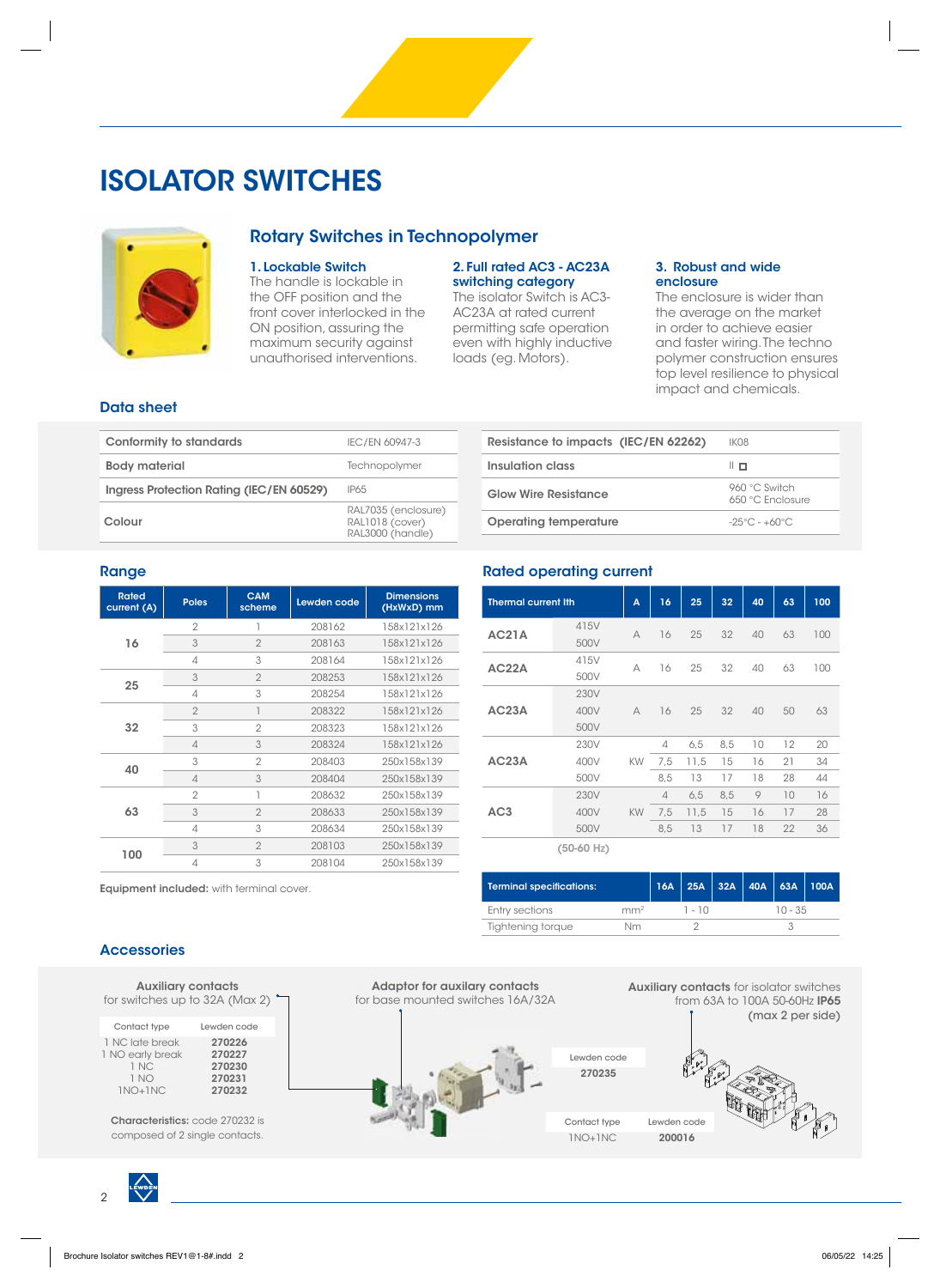### **ISOLATOR SWITCH – METAL CLAD**



### **16A – 125A die cast aluminium alloy**

#### **1. Full rated AC23A switching category**

The isolator Switch is AC23A utilisation, permitting safe operation even with highly inductive loads (e.g. Motors).

#### **2. Modular Construction**

Options for switched or solid neutral pole & multiple auxiliary contacts.

#### **3. Padlockable and door interlocked**

Padlockable in the "off" position and door interlocked in the "on" position, increase security in the installation environment.

\*Padlock not included



#### **Data sheet**

| Conformity to standards                  | FN 60947-3<br><b>FN60529</b> |
|------------------------------------------|------------------------------|
| <b>Body material</b>                     | <b>Aluminum Alloy</b>        |
| Ingress Protection Rating (IEC/EN 60529) | <b>IP67</b>                  |
| Colour                                   | RAL7046 (enclosure)          |
|                                          |                              |

| Resistance to impacts (IEC/EN 62262) | IKO8               |
|--------------------------------------|--------------------|
| Insulation class                     |                    |
| <b>Glow Wire Resistance</b>          | 960 °C Switch      |
| <b>Operating temperature</b>         | $-25$ to $+55$ °C. |

#### **Range**

| <b>Rated</b><br>current (A) | <b>Poles</b>   | Lewden code | <b>Dimensions</b><br>(HxWxD) mm |
|-----------------------------|----------------|-------------|---------------------------------|
|                             | $\overline{2}$ | 206162      | 150x105x129                     |
| 16                          | 3              | 206163      | 150x105x129                     |
|                             | 4              | 206164      | 150x105x129                     |
|                             | $\overline{2}$ | 206252      | 150x105x129                     |
| 25                          | 3              | 206253      | 150x105x129                     |
|                             | $\overline{4}$ | 206254      | 150x105x129                     |
| 32                          | 3              | 206323      | 150x105x129                     |
|                             | 4              | 206324      | 150x105x129                     |
|                             | $\overline{2}$ | 206402      | 150x105x129                     |
| 40                          | 3              | 206403      | 150x105x129                     |
|                             | $\overline{A}$ | 206404      | 150x105x129                     |
|                             | $\overline{2}$ | 206632      | 200x135x129                     |
| 63                          | 3              | 206633      | 200x135x129                     |
|                             | $\overline{4}$ | 206634      | 200x135x129                     |
| 80                          | 3              | 206803      | 200x135x129                     |
|                             | 4              | 206804      | 200x135x129                     |
|                             | 3              | 206103      | 320x205x156.6                   |
| 100                         | 4              | 206104      | 320x205x156.6                   |
|                             | 3              | 206123      | 320x205x156.6                   |
| 125                         | 4              | 206124      | 320x205x156.6                   |

#### **Rated operating current**

|              | <b>Thermal current Ith</b> |    | 16  | 25 | 32 | 40   | 63 | 80 | 100 | 125 |
|--------------|----------------------------|----|-----|----|----|------|----|----|-----|-----|
|              | 415V                       |    |     |    |    |      |    |    |     |     |
| <b>AC21A</b> | 500V                       | А  | 16  | 25 | 32 | 40   | 63 | 80 | 100 | 125 |
|              | 690V                       |    |     |    |    |      |    |    |     |     |
| AC22A        | 415V                       |    | 16  |    |    |      |    |    |     |     |
|              | 500V                       | A  |     | 25 | 32 | 40   | 63 | 80 | 100 | 125 |
|              | 690V                       |    |     |    |    |      |    |    |     |     |
|              | 415V                       |    |     | 25 | 32 | 40   | 63 | 80 | 100 | 125 |
| AC23A        | 500V                       | A  | 16  | 20 | 25 | 32   | 63 | 63 | 80  | 100 |
|              | 690V                       |    |     | 20 | 25 | 25   | 40 | 40 | 63  | 63  |
|              | 415V                       |    |     | 11 | 15 | 18.5 | 30 | 37 | 45  | 55  |
| AC23A        | 500V                       | KW | 7.5 | 11 | 15 | 18.5 | 30 | 37 | 45  | 55  |
|              | 690V                       |    |     | 15 | 15 | 15   | 30 | 37 | 45  | 55  |
| $(50-60$ Hz) |                            |    |     |    |    |      |    |    |     |     |

| <b>Terminal specifications:</b> |                 |             |  |  |            |            | 16A 25A 32A 40A 63A 80A 100A 125A |           |  |
|---------------------------------|-----------------|-------------|--|--|------------|------------|-----------------------------------|-----------|--|
| <b>Enclosed Switch</b>          | mm <sup>2</sup> | $0.75 - 6$  |  |  |            | $1.5 - 25$ |                                   | 10 - 50   |  |
| Switch Body                     | mm <sup>2</sup> | $0.75 - 10$ |  |  | $1.5 - 35$ |            |                                   | $10 - 70$ |  |

#### **Accessories**

|                                                                 | <b>Auxiliary Contacts*</b> |                                                                                                                      |      |                  |                                |                                                                                                                        | Add on Neutrial pole (unswitched) |                                                |                                                                                                                        |        |
|-----------------------------------------------------------------|----------------------------|----------------------------------------------------------------------------------------------------------------------|------|------------------|--------------------------------|------------------------------------------------------------------------------------------------------------------------|-----------------------------------|------------------------------------------------|------------------------------------------------------------------------------------------------------------------------|--------|
| Config.<br>Part No.                                             | Module Width (mm)          | Parameters                                                                                                           | Ui   | Uimp             | Part No.                       | Config.                                                                                                                | Compatible with switches          | width (mm)                                     |                                                                                                                        |        |
|                                                                 |                            | AC-13:10A 230V~                                                                                                      |      |                  | 206940                         | 40A unswitched                                                                                                         | 16-40A                            | 12                                             |                                                                                                                        | Add on |
| $1NO+1NC$<br>206911                                             | 9 <sub>mm</sub>            |                                                                                                                      | 600V | 6KV              | 206980                         | 80A unswitched                                                                                                         | 63-80A                            | 17.5                                           |                                                                                                                        | blocks |
|                                                                 |                            | AC-15:6A 230V~                                                                                                       |      |                  | 206912                         | 125A unswitched                                                                                                        | 100-125A                          | 23.8                                           |                                                                                                                        |        |
| *Suitable for all models                                        |                            |                                                                                                                      |      |                  |                                |                                                                                                                        |                                   |                                                |                                                                                                                        |        |
| 206162-4<br>20691<br>206911<br>206252-4<br>206323-4<br>206402-4 | 206940                     | 16-40A Switches<br>Maximum add on blocks<br>4x Auxiliary (206911) or<br>3x Auxiliary (206911) +<br>1 N pole (206940) |      | 206911<br>206911 | 206980<br>206632-4<br>206803-4 | 63-80A switches<br>Maximum add on blocks<br>4x Auxiliary (206911) or<br>$2x$ Auxiliary (206911) +<br>1 N pole (206980) | 206911 20691                      | 206911<br>206912<br>١G<br>206103-4<br>206123-4 | 100-125A Switches<br>Maximum add on blocks<br>4x Auxiliary (206911) or<br>3x Auxiliary (206911) +<br>1 N pole (206912) |        |

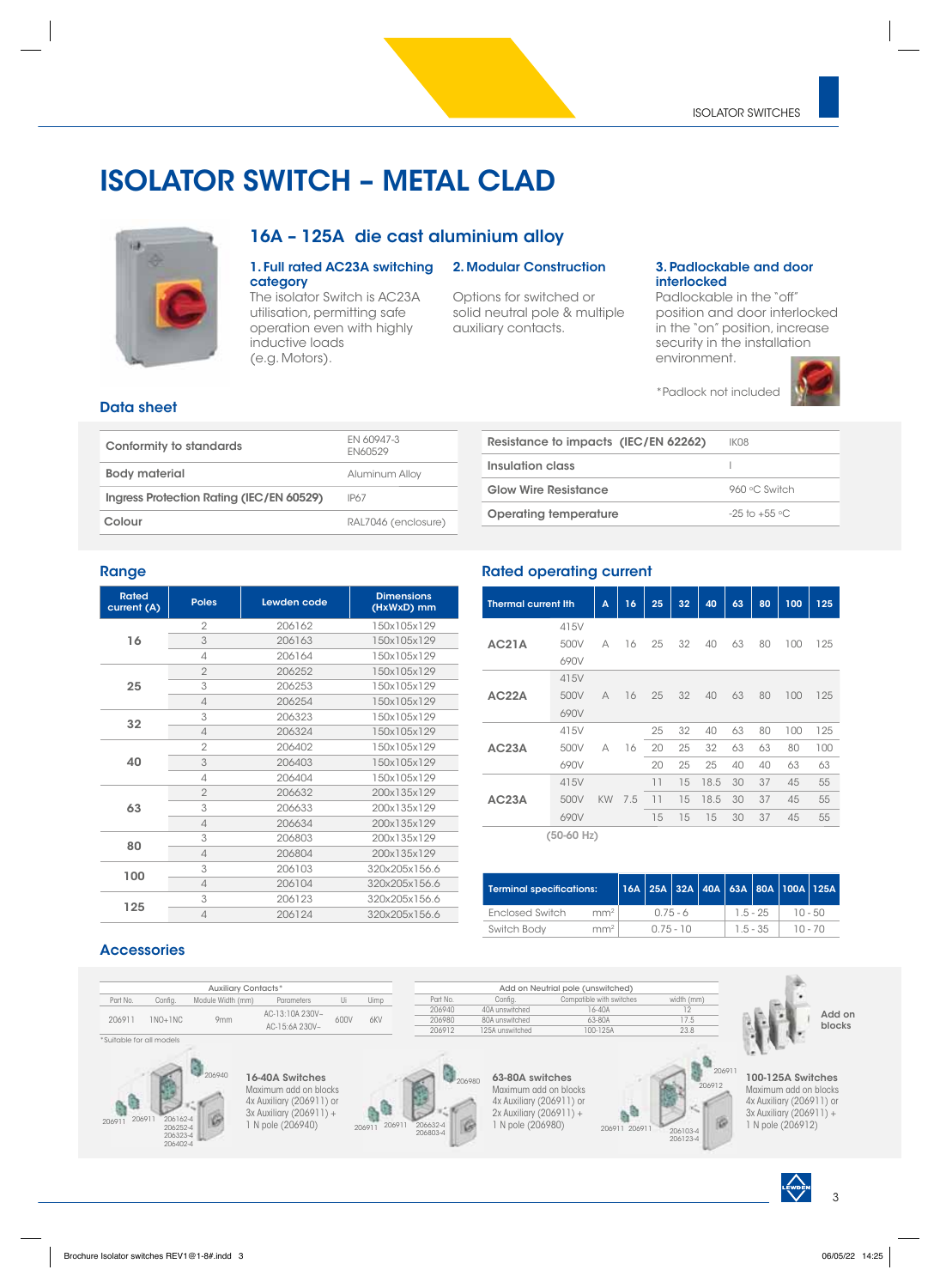### **FIRE RATED ISOLATOR SWITCH**



#### **Fire rated F400 isolator switch in aluminium alloy.**

#### **1. High visibility handle**

The high visibility operating handle, patented by Palazzoli, allows even non-expert users to immediately understand the switch status.

#### **2. Full rated AC3-AC23A category**

The isolator Switch is AC3- AC23A at rated current that allows safe operation even with highly inductive loads (e.g. Motors).

#### **3. Customisable entry fl anges**

Cable entries can be easily customised by using blind or threaded flanges.

#### **Data sheet**

| Conformity to standards                            | EN 60947-3 / EN12101-3<br>(400°C for 120 minutes) |
|----------------------------------------------------|---------------------------------------------------|
| <b>Body material</b>                               | Technopolymer                                     |
| <b>Ingress Protection Rating</b><br>(IEC/EN 60529) | IP66/IP67 (16A-63A)<br>IP55 (125A-200A)           |
| Colour                                             | RAL7035 - Base<br>RAL3020 - Cover                 |
|                                                    |                                                   |

| Resistance to impacts (IEC/EN 62262) | IK 10                             |
|--------------------------------------|-----------------------------------|
| Insulation class                     |                                   |
| <b>Glow Wire Resistance</b>          | 960 °C Switch                     |
| Operating temperature                | $-25^{\circ}$ C - $+70^{\circ}$ C |

#### **Range**

| <b>Rated</b><br>current (A) | <b>Poles</b>   | <b>Flange size</b> | Lewden code | <b>Dimensions</b><br>(HxWxD) mm |
|-----------------------------|----------------|--------------------|-------------|---------------------------------|
|                             | 3              | F <sub>0</sub>     | 152130      | 92x92x103                       |
| 16                          | $\Delta$       | F <sub>0</sub>     | 152140      | 92x92x103                       |
|                             | 6              | F <sub>0</sub>     | 152160      | 125x92x120                      |
|                             | 3              | F <sub>0</sub>     | 152230      | 92x92x103                       |
| 25                          | 4              | FO                 | 152240      | 92x92x103                       |
|                             | 6              | F <sub>0</sub>     | 152260      | 125x92x120                      |
|                             | 3              | F1                 | 152330      | 125x125x137                     |
| 40                          | 4              | F1                 | 152340      | 125x125x137                     |
|                             | 6              | F1                 | 152360      | 185x125x150                     |
|                             | 3              | F1                 | 152430      | 185x125x150                     |
| 63                          | $\overline{4}$ | F1                 | 152440      | 185x125x150                     |
|                             | 6              | F1                 | 152460      | 185x125x170                     |
| 125                         | 3              | F <sub>3</sub>     | 152530      | 315x220x240                     |
|                             | $\overline{4}$ | F <sub>3</sub>     | 152540      | 315x220x240                     |
| 200                         | 3              | F <sub>3</sub>     | 152630      | 315x220x240                     |
|                             | $\Delta$       | F <sub>3</sub>     | 152640      | 315x220x240                     |

Switches are supplied without closing flanges, see options below. **Equipment included:** with terminal cover. **Characteristics:** padlockable handle in position 0.

#### **Accessories**

**Flanges**, in aluminium alloy with **metric thread & Blind Flange** flat, in steel for windowed walls **IP67** 

| For<br>windows         | Threading<br>type | Projection<br>(mm) | Palazzoli<br>code |
|------------------------|-------------------|--------------------|-------------------|
| F <sub>0</sub>         | M25               | 18                 | 541050            |
| F1                     | M25               | 18                 | 541055            |
| F1                     | M32               | 51                 | 540180            |
| F <sub>3</sub>         | M40               | 51                 | 540190            |
| F0 (Blind)             |                   | 2.5                | 540090            |
| (Blind)<br>FL.         |                   | 5.5                | 540091            |
| F <sub>3</sub> (Blind) |                   | 6                  | 540033            |
| *2 Flanges required    |                   |                    |                   |

|  | <b>Rated operating current</b> |  |
|--|--------------------------------|--|
|--|--------------------------------|--|

| <b>Thermal current Ith</b> |                      | A         | 16               | 25            | 40             | 63             | 125            |
|----------------------------|----------------------|-----------|------------------|---------------|----------------|----------------|----------------|
| <b>AC21A</b>               | 415V<br>500V         | A         | 16               | 25            | 40             | 63             | 125            |
| AC <sub>22</sub> A         | 415V<br>500V         | A         | 16               | 25            | 40             | 63             | 125            |
| AC23A                      | 230V<br>400V<br>500V | A         | 16               | 25            | 40             | 63             | 125            |
| AC23A                      | 230V<br>400V<br>500V | <b>KW</b> | 4,5<br>7,5<br>10 | 7<br>12<br>14 | 11<br>19<br>23 | 20<br>34<br>44 | 30<br>52<br>64 |
| AC3                        | 230V<br>400V<br>500V | <b>KW</b> | 4,5<br>7,5<br>10 | 7<br>12<br>14 | 11<br>19<br>23 | 20<br>34<br>44 | 30<br>52<br>64 |
|                            | (50.60 H)            |           |                  |               |                |                |                |

**(50-60 Hz)**

| <b>Terminal specifications:</b> |    |    |  | 16A   25A   40A   63A   100A   200A <sup> </sup> |  |
|---------------------------------|----|----|--|--------------------------------------------------|--|
| Entry section                   |    |    |  | mm <sup>2</sup> 1-4 1,5-6 4-10 6-16 10-25 16-70  |  |
| Tightening torque               | Nm | 15 |  |                                                  |  |

#### **Cable glands** in insulating material with **metric** threading **IP68**

| Thread  | Mounting<br>hole<br>(mm) | Fastening<br>diameter<br>(mm) | Thread<br>length<br>(mm) | Palazzoli<br>code |
|---------|--------------------------|-------------------------------|--------------------------|-------------------|
| M25x1.5 | 25.5                     | $9 - 18$                      | 10                       | 581025            |
| M32x1.5 | 32.5                     | $14 - 25$                     | 10                       | 581032            |
| M40x1.5 | 40.5                     | 18-32                         | 10                       | 581040            |
| M50x1.5 | 50.5                     | 24-38.5                       | 12                       | 581050            |



4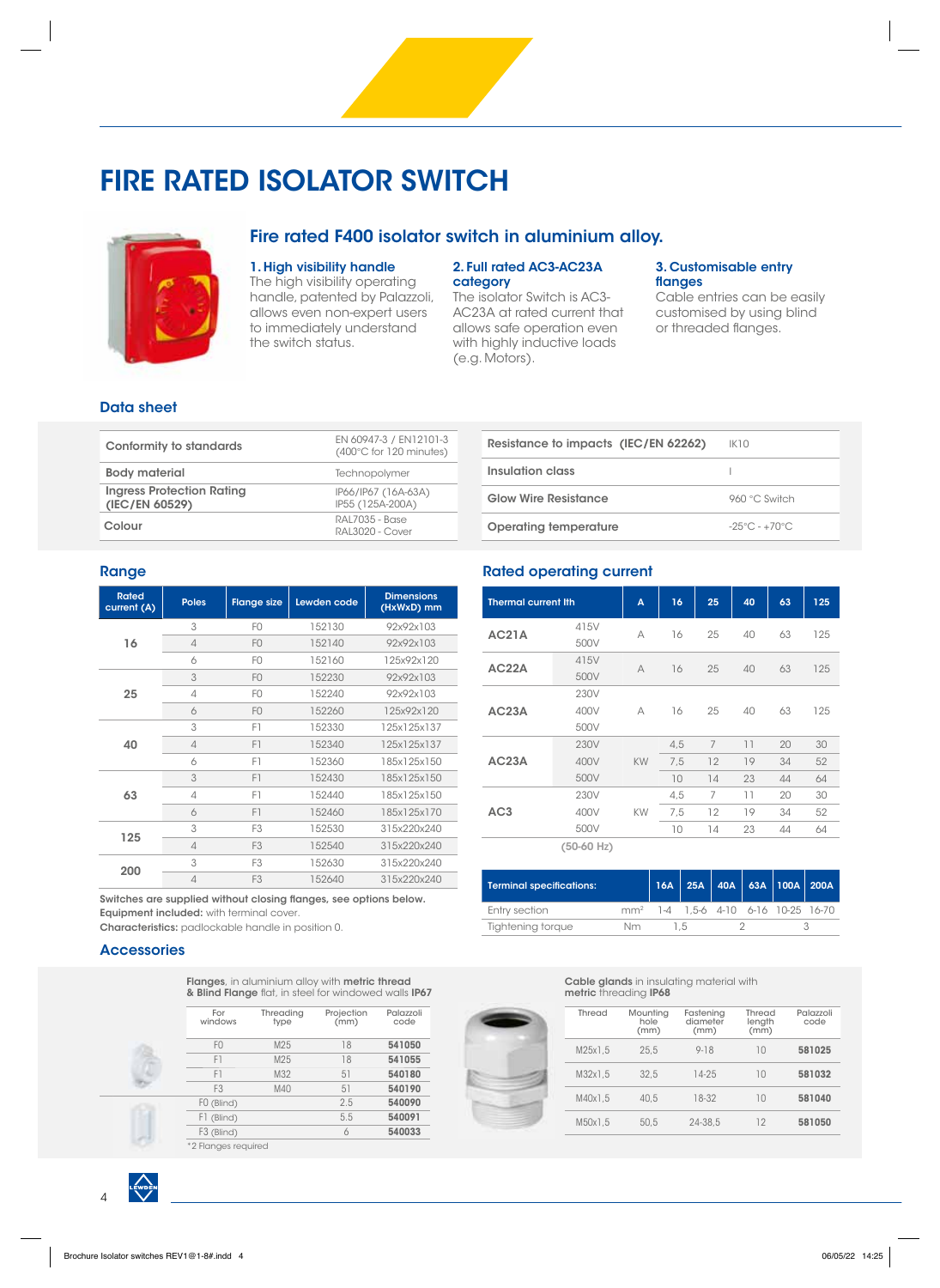### **METAL CLAD SWITCH DISCONNECTORS & FUSED SWITCH DISCONNECTORS**



### **1. Robust and wide IP65**

**Enclosures** Powder coated mild steel enclosures with a wide space for comfortable wiring, protected against the ingress of dust and water jets from all directions.

#### **2. Fully rated to AC-23A category**

**Switch Disconnector or Fused Switch Disconnector in Mild Steel.**

The isolator switch is AC-23A at rated current that allows safe operation even with highly inductive loads (e.g. Motors, etc.).

**Operating Temperature**

#### **3. Pad lockable and interlocked door**

Increased security in the installation environment with the door padlock able in the 'OFF' position and interlocked in the 'ON' position.

#### **Data sheet**

| <b>Conformity to Standards</b>      | IFC60947-3 |
|-------------------------------------|------------|
| <b>Body Material</b>                | Mild Steel |
| Ingress Protection Rating (EN60529) | IP65       |
| Colour                              | RAL 7035   |
| <b>Insulation Class</b>             |            |
|                                     |            |

## Fused Disconnector  $-5$  to +40°C

Switch Disconnector -25 to +55°C

**Resistance to impacts (IEC/EN 62262)** IK10

#### **Switch disconnector range**

| <b>Rated</b><br>current | <b>Poles</b> | Part<br><b>Number</b> | Part<br><b>Number</b>                       | <b>Dimensions</b><br>(HxWxD) mm |
|-------------------------|--------------|-----------------------|---------------------------------------------|---------------------------------|
| 32A                     | $3P+N$       | IS324P                | <b>Steel Rotary Isolator</b><br>32A AC 23A  | 250x250x150                     |
| 63A                     | $3P+N$       | <b>IS634P</b>         | <b>Steel Rotary Isolator</b><br>63A AC 23A  | 250x250x150                     |
| 80A                     | $3P+N$       | <b>IS804P</b>         | <b>Steel Rotary Isolator</b><br>80A AC 23A  | 250x250x150                     |
| 100A                    | $3P+N$       | IS1004P               | <b>Steel Rotary Isolator</b><br>100A AC 23A | 300x250x150                     |
| 125A                    | $3P+N$       | IS1254P               | <b>Steel Rotary Isolator</b><br>125A AC 23A | 300x250x150                     |

#### **Fused disconnector range**

| <b>Rated</b><br>current | <b>Poles</b> | Part<br><b>Number</b> | Part<br><b>Number</b>                          | <b>Dimensions</b><br>(HxWxD) mm |
|-------------------------|--------------|-----------------------|------------------------------------------------|---------------------------------|
| 32A                     | $3P+N$       | <b>FIS324P</b>        | Steel Fused Switch<br>32A AC 23A               | 300x250x150                     |
| 63A                     | $3P + N$     | <b>FIS634P</b>        | Steel Fused Switch<br>63A AC 23A               | 400x300x150                     |
| 80A                     | $3P+N$       | <b>FIS804P</b>        | Steel Fused Switch<br>80A AC 23A               | 400x300x150                     |
| 80A                     | $3P+N$       | <b>FIS63804P</b>      | Steel Fused Switch<br>63A, 80A AC 23A          | 400x300x150                     |
| 100A                    | $3P+N$       | FIS1004P              | Steel Fused Switch<br>100A AC 23A              | 500x300x150                     |
| 125A                    | $3P+N$       | <b>FIS1254P</b>       | <b>Steel Fused Switch</b><br>125A AC 23A       | 500x300x150                     |
| 125A                    | $3P+N$       | FIS1001254P           | <b>Steel Fused Switch</b><br>100A, 125A AC 23A | 500x300x150                     |

| <b>Switch disconnector range</b>                 |                                        |                                |              |              |                             |                                          |  |  |
|--------------------------------------------------|----------------------------------------|--------------------------------|--------------|--------------|-----------------------------|------------------------------------------|--|--|
| <b>Technical data</b><br>according to IEC60947-3 | <b>Rated Operat.</b><br><b>Current</b> | <b>Rated</b><br><b>Voltage</b> | AC-<br>21A/B | AC-<br>22A/B | $AC-$<br>$23\overline{A/B}$ | <b>Rated Operatio-</b><br>nal Power AC32 |  |  |
|                                                  |                                        | 415V                           | 32A          | 32A          | 32A                         | 15kW                                     |  |  |
| 32A                                              | 32A                                    | 500V                           | 32A          | 32A          | 25A                         | 15kW                                     |  |  |
|                                                  |                                        | 690V                           | 32A          | 32A          | 25A                         | 15kW                                     |  |  |
|                                                  | 63A                                    | 415V                           | 63A          | 63A          | 63A                         | 30kW                                     |  |  |
| 63A                                              |                                        | 500V                           | 63A          | 63A          | 63A                         | 30kW                                     |  |  |
|                                                  |                                        | 690V                           | 63A          | 63A          | 40A                         | 30kW                                     |  |  |
|                                                  | 80A                                    | 415V                           | 80A          | 80A          | 80A                         | 37kW                                     |  |  |
| 80A                                              |                                        | 500V                           | 80A          | 80A          | 63A                         | 37kW                                     |  |  |
|                                                  |                                        | 690V                           | 80A          | 80A          | 40A                         | 37kW                                     |  |  |
|                                                  |                                        | 415V                           | 100A         | 100A         | 100A                        | 45kW                                     |  |  |
| 100A                                             | 100A                                   | 500V                           | 100A         | 100A         | 80A                         | 45kW                                     |  |  |
|                                                  |                                        | 690V                           | 100A         | 100A         | 63A                         | 45kW                                     |  |  |
|                                                  |                                        | 415V                           | 125A         | 125A         | 125A                        | 55kW                                     |  |  |
| 125A                                             | 125A                                   | 500V                           | 125A         | 125A         | 100A                        | 55kW                                     |  |  |
|                                                  |                                        | 690V                           | 125A         | 125A         | 63A                         | 55kW                                     |  |  |

#### **Switch disconnector range**

| <b>Technical data</b><br>according to IEC60947-3 | <b>Rated Operat.</b><br>Current | <b>Rated</b><br>Voltage | $AC -$<br>21A/B | $AC -$<br>22A/B | AC-<br>23A/B | <b>Rated Operatio-</b><br>nal Power AC23 |
|--------------------------------------------------|---------------------------------|-------------------------|-----------------|-----------------|--------------|------------------------------------------|
| 32A                                              | 32A                             | 400V                    | 32A             | 32A             | 32A          | 15kW                                     |
| 63A                                              | 63A                             | 400V                    | 63A             | 63A             | 63A          | 30kW                                     |
| 80A                                              | 80A                             | 400V                    | 80A             | 80A             | 80A          | 37kW                                     |
| 63A/80A                                          |                                 |                         |                 |                 |              |                                          |
| 100A                                             | 100A                            | 400V                    | 100A            | 100A            | 100A         | 45kW                                     |
| 125A                                             | 125A                            | 400V                    | 125A            | 125A            | 125A         | 55kW                                     |
| 100A / 125A                                      |                                 |                         |                 |                 |              |                                          |

| <b>Part Number</b> | <b>Fuse Links included</b><br>as standard | Fuse Link IEC60269-2<br>Cylindrical |
|--------------------|-------------------------------------------|-------------------------------------|
| <b>FIS324P</b>     | 3x 32A gG                                 | 10x38mm                             |
| <b>FIS634P</b>     | 3x 63A gG                                 |                                     |
| <b>FIS804P</b>     | 3x 80A qG                                 |                                     |
| FIS63804P          | 3x 63A qG / 3x 80A qG                     | 22x58mm                             |
| FIS1004P           | 3x 100A gG                                |                                     |
| <b>FIS1254P</b>    | $3x$ 125A $\alpha$ M                      |                                     |
| FIS1001254P        | 3x 100A qG/3x 125A aM                     |                                     |

| <b>Switch Terminal Capacity line/load (min/max)</b> |                            |  |  |  |  |  |
|-----------------------------------------------------|----------------------------|--|--|--|--|--|
| 32A                                                 | $0.75 - 1$ mm <sup>2</sup> |  |  |  |  |  |
| 63A-80A                                             | $1.5 - 35$ mm <sup>2</sup> |  |  |  |  |  |
| 100A-125A                                           | $10-70$ mm <sup>2</sup>    |  |  |  |  |  |

| <b>Fuse Holder Terminal Capacity line/load (min/max)</b> |                        |  |  |  |  |  |
|----------------------------------------------------------|------------------------|--|--|--|--|--|
| 32A                                                      | $1-25$ mm <sup>2</sup> |  |  |  |  |  |
| 63A-100A                                                 | $4-50$ mm <sup>2</sup> |  |  |  |  |  |
| 125A                                                     | $4-50$ mm <sup>2</sup> |  |  |  |  |  |

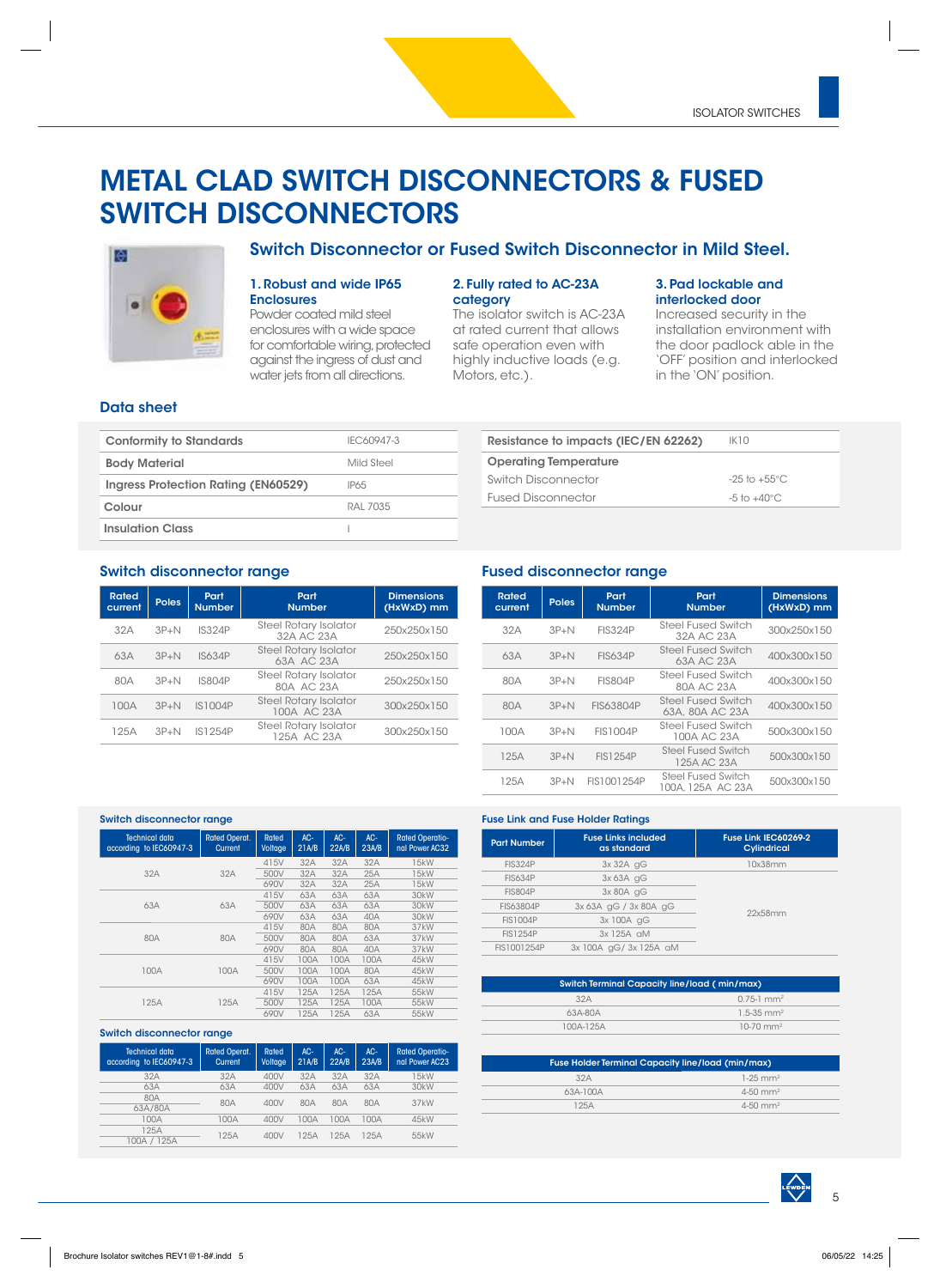### **SWITCH DISCONNECTORS & SWITCH FUSES**



#### **In Steel or GRP Enclosure Options.**

#### **1. Robust and wide Enclosure**

Powder Coated Steel or GRP Enclosure options guarantee high impact resistance and optimal chemical performances, and wide space for comfortable wiring.

#### **2. Padlockable and door interlocked**

Being Padlockable in the "off" position and having a door interlocked in the "on"position, they increase the security in the installation environment.

#### **3. IP65 Protection Rating**

Every enclosure is protected by dust dirty environments and water jets from all directions.

#### **Data sheet**

| Conformity to standards                     | IEC/EN 60947-3                                                            |
|---------------------------------------------|---------------------------------------------------------------------------|
| <b>Body material</b>                        | Mild Steel or GRP<br>(AISI304 stainless<br>Steel available on<br>request) |
| Ingress Protection rating<br>(IEC/EN 60529) | <b>IP65</b>                                                               |
| Colour                                      | RAI 7035                                                                  |

| Resistance to impacts (IEC/EN 62262) | $>$ IK10                    |
|--------------------------------------|-----------------------------|
| Insulation class                     | I Steel<br>$II$ GRP $\Box$  |
| <b>Fuse Type</b>                     | <b>BS88 Fuse cartridges</b> |
| Operating temperature                | $-5$ °C $-+40$ °C           |
|                                      |                             |

#### **Switch Disconnectors Range**

| <b>Rated</b><br>current (A) | <b>Poles</b> | <b>Material</b> | Lewden<br>code | <b>Dimensions</b><br>(HxWxD) mm |
|-----------------------------|--------------|-----------------|----------------|---------------------------------|
| 100A                        | $3+N$        | $Stel*$         | 207211         | 300x250x200                     |
|                             | $3+N$        | GRP             | 207221         | 305x260x160                     |
| 125A                        | $3+N$        | Steel*          | 207212         | 300x250x200                     |
|                             | $3+N$        | GRP             | 207222         | 305x260x160                     |
| 160A                        | $3+N$        | Steel*          | 207213         | 400x300x150                     |
|                             | $3+N$        | GRP             | 207223         | 430x340x180                     |
| 200A                        | $3+N$        | $Stel*$         | 207214         | 500x400x200                     |
|                             | $3+N$        | GRP             | 207224         | 505x450x220                     |
| 250A                        | $3+N$        | Steel*          | 207215         | 600x400x200                     |
| 315A                        | $3+N$        | Steel*          | 207216         | 700x500x200                     |
| 400A                        | $3+N$        | Steel*          | 207217         | 700x500x200                     |
| 630A                        | $3+N$        | Steel*          | 207218         | 800x600x300                     |

#### **Switch Fuse Range**

| <b>Rated</b><br>current (A) | <b>Poles</b> | <b>Material</b> | Lewden<br>code | <b>Dimensions</b><br>(HxWxD) mm |
|-----------------------------|--------------|-----------------|----------------|---------------------------------|
| 100A                        | $3+N$        | $Stel*$         | 207111         | 400x300x150                     |
|                             | $3+N$        | GRP             | 207121         | 430x340x180                     |
| 125A                        | $3+N$        | Steel*          | 207112         | 400x300x150                     |
|                             | $3+N$        | GRP             | 207122         | 430x340x180                     |
| 160A                        | $3+N$        | Steel*          | 207113         | 500x400x200                     |
|                             | $3+N$        | GRP             | 207123         | 505x450x220                     |
| 200A                        | $3+N$        | Steel*          | 207114         | 600x400x200                     |
|                             | $3+N$        | GRP             | 207124         | 505x450x220                     |
| 250A                        | $3+N$        | Steel*          | 207115         | 600x400x200                     |
| 315A                        | $3+N$        | Steel*          | 207116         | 700x500x200                     |
| 400A                        | $3+N$        | Steel*          | 207117         | 700x500x200                     |
| 630A                        | $3+N$        | Steel*          | 207118         | 800x600x300                     |

#### **Switch Disconnectors**

| Technical data according to IEC60947-3                       | 100A                  | 125A                    | <b>160A</b>           | 200A              | 250A           | 315A       | 400A  | 630A  |
|--------------------------------------------------------------|-----------------------|-------------------------|-----------------------|-------------------|----------------|------------|-------|-------|
| Rated operational current up to 690vac AC21A / AC22A         | 100A                  | 25A                     | 160A                  | 200A              | 250A           | 315A       | 400A  | 630A  |
| Rated operational current up to 690vac AC23A (*415vac AC23A) | 80A*                  | 90A*                    | 160A                  | 200A              | 250A           | 315A       | 400A  | 630A  |
| Rated operational power AC23 @ 415Vac                        | 37kW                  | 45kW                    | 88kW                  | 10 <sub>k</sub> W | 145kW          | 180kW      | 230kW | 355kW |
| Rated breaking capacity in category AC23 up to 690VAC        | 640A                  | 720A                    | 1280A                 | 1600A             | 2000A          | 2520A      | 3200A | 5040A |
| Mechanical endurance operations (divide by 2 for cycles)     | 20000                 | 20000                   | 20000                 | 20000             | 20000          | 16000      | 16000 | 10000 |
| Bolted lug type terminal connection size (metric thread)     | 10-70mm<br>Cage clamp | $10-70mm$<br>Cage clamp | 10-70mm<br>Cage clamp | M <sub>8</sub>    | M <sub>8</sub> | <b>M10</b> | M10   | M12   |
| Neutral link size                                            | 250A                  | 250A                    | 250A                  | 250A              | 250A           | 630A       | 630A  | 630A  |

\* AISI304 Stainless Steel Available on request

#### **Switch Fuses**

| Technical data according to IEC60947-3                                          | 100A           | 125A           | 160A           | 200A      | 250A           | 315A           | 400A          | 630A           |
|---------------------------------------------------------------------------------|----------------|----------------|----------------|-----------|----------------|----------------|---------------|----------------|
| Rated operational current 415vac AC21A / AC22A / AC23A                          | 100A           | 125A           | 160A           | 200A      | 250A           | 315A           | 400A          | 630A           |
| Rated operational current 220vdc DC21A / DC22A / DC23A<br>(* 2 poles in series) | $100A*$        | $25A*$         | $125A*$        | 200A      | 250A           | $315A*$        | 400A*         | 630A (cat B)   |
| Rated operational power AC23 @ 415Vac                                           | 55kW           | 55kW           | 75kW           | 10kW      | 145kW          | 180kW          | 230kW         | 355kW          |
| Rated breaking capacity in category AC23 up to 690VAC                           | 1280A          | 1280A          | 1280A          | 1600A     | 2000A          | 3200A          | 3200A         | 6400A          |
| Mechanical endurance operations (divide by 2 for cycles)                        | 20000          | 20000          | 20000          | 20000     | 20000          | 16000          | 16000         | 10000          |
| Bolted lug type terminal connection size (metric thread)                        | M <sub>8</sub> | M <sub>8</sub> | M <sub>8</sub> | M8        | M10            | <b>M10</b>     | <b>M10</b>    | M12            |
| Fuse size (BS88 part 2) Breaking capacity 80KA @415Vac / 40ka @ 240Vdc          | <b>TCP100</b>  | CTFP125        | CTFP160        | CTFP200   | <b>TKF250</b>  | <b>TKF315</b>  | <b>TMF400</b> | <b>TTM630</b>  |
| Fuse cartridge size (BS88 part 2)                                               | A4             | A4             | AA             | <b>B2</b> | B <sub>3</sub> | B <sub>3</sub> | <b>B4</b>     | C <sub>2</sub> |
| Neutral link size                                                               | 250A           | 250A           | 250A           | 250A      | 250A           | 630A           | 630A          | 630A           |

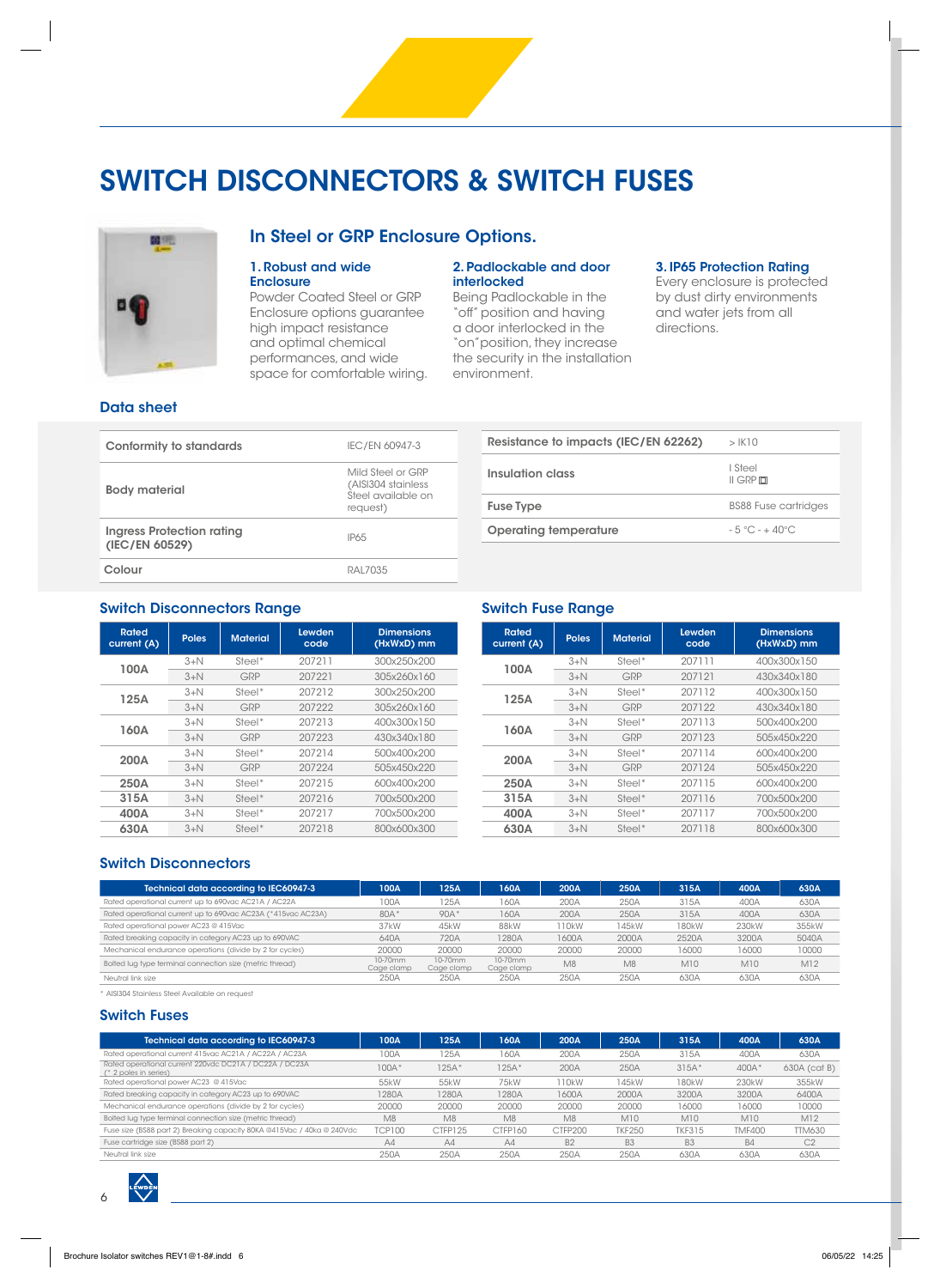

Die Cast Aluminium Switches Cast Aluminium Switch



Switches in Technopolymer



Fire Rated Switches



## The most suitable solution for every environment, for every need

Switched Interlocked

Switch Fuses & Switch Disconnectors



Multi-diagram control Switches



Hazardous Areas **Switches** 



Heavy Duty Switches GRP



Heavy Duty **Switches** Aluminium